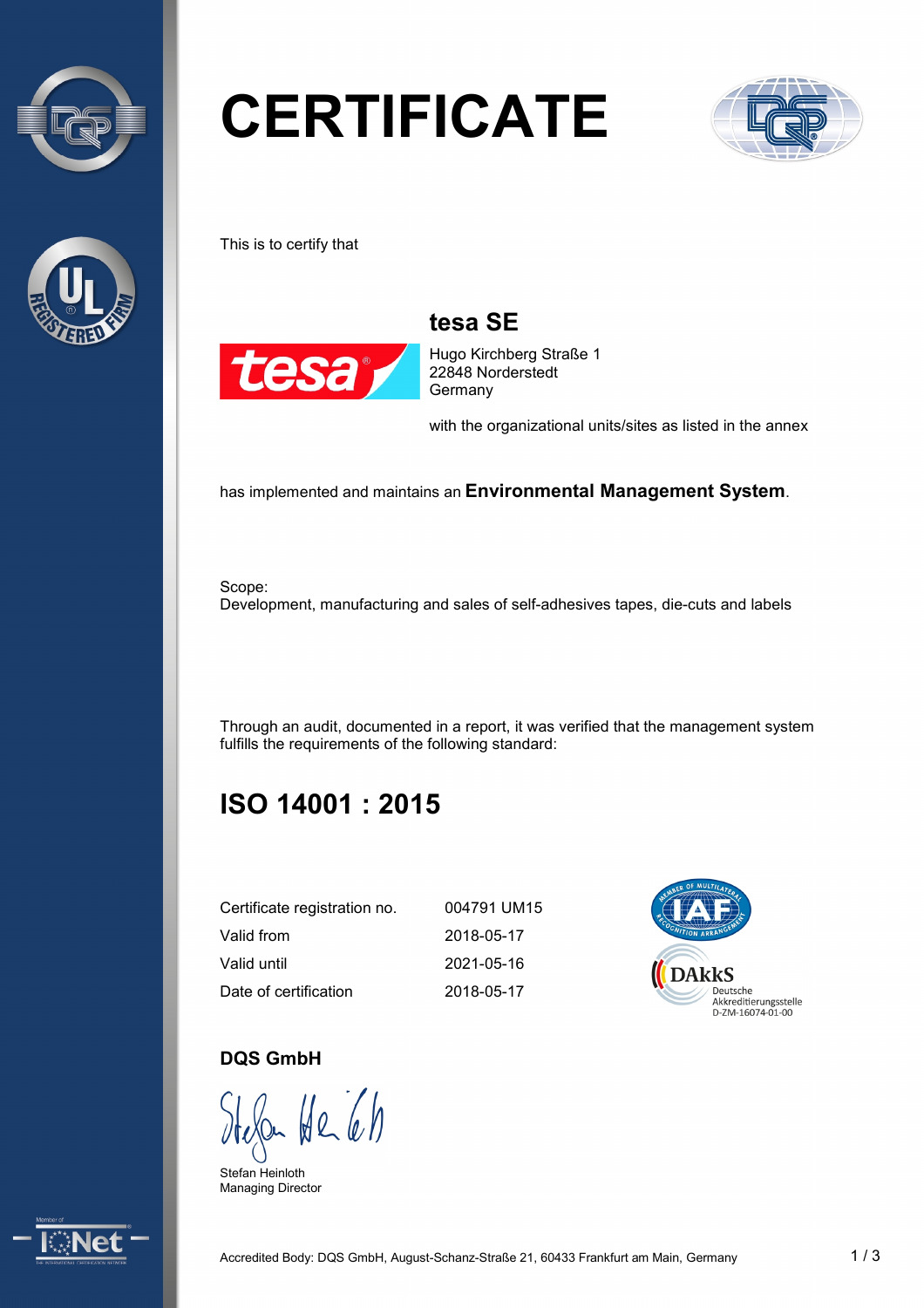



#### **Annex to certificate Registration No. 004791 UM15**

#### **tesa SE**

Hugo Kirchberg Straße 1 22848 Norderstedt **Germany** 

**Location Scope**

**329778 tesa Plant (Suzhou) Co., Ltd.** 451, Zhong Nan Street, Suzhou Industrial Park 215026 Suzhou, Jiangsu Province China

**000901 tesa Werk Hamburg GmbH** Heykenaukamp 10 21147 Hamburg **Germany** 

**001865 tesa Converting Center GmbH** Schnackenburgallee 160 22525 Hamburg Germany

**493348 tesa scribos GmbH** Sickingenstrße. 65 69126 Heidelberg Germany

**000902 tesa Werk Offenburg GmbH** Kinzigstraße 5 77652 Offenburg Germany

**293420 tesa Plant Sparta, LLC** 324 South Union Avenue Sparta, MI, 49345 United States of America

Development, manufacturing and sales of selfadhesive tapes

Development, manufacturing and sales of selfadhesive tapes

Development, manufacturing and sales of diecuts made of self-adhesive materials

Development, manufacturing and sales of selfadhesive tapes, die cuts and labels for product and brand protection

Development, manufacturing and sales of selfadhesive tapes

Development, manufacturing and sales of selfadhesives tapes, die-cuts and labels



This annex (edition: 2018-05-17) is only valid in connection with the above-mentioned certificate. 2/3